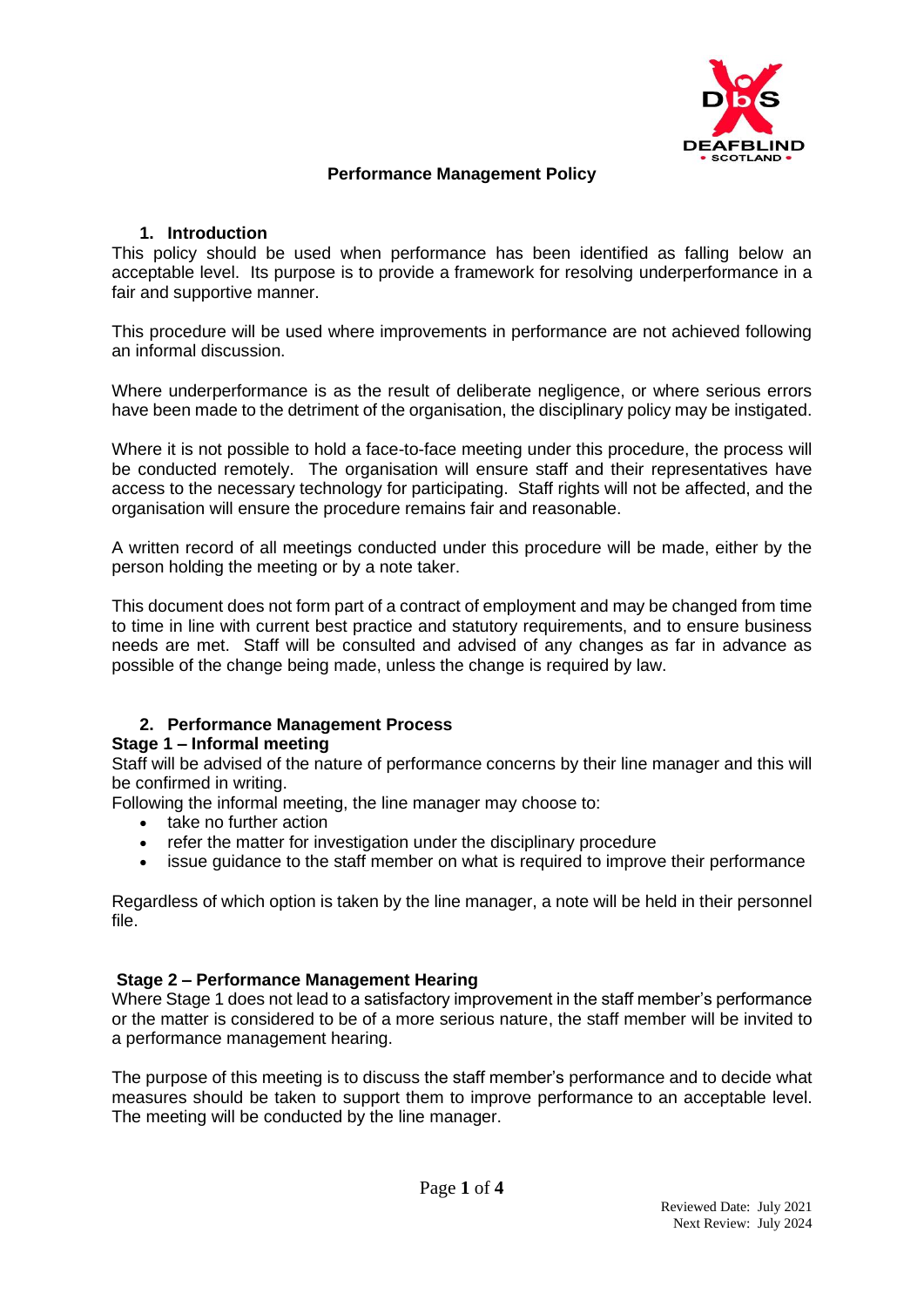

At the meeting, the staff member will be given an opportunity to ask questions, comment on the issues and present any explanation or mitigating circumstances

The outcome of the meeting may be:

- a decision to take no further action
- a decision to refer the matter for investigation under the disciplinary procedure
- the implementation of a performance improvement programme (see below)

Regardless of which option is taken by the line manager, a note will be held in their personnel file.

# **Performance Management Programme**

A performance improvement programme is a series of clear expectations designed to support staff to improve their performance. The organisation will seek to agree each expectation with them and reserve the right to insist on any aspect of the performance improvement programme if agreement cannot be reached.

Each programme will be tailored to the particular situation and will address the following elements:

# **Targets**

The particular areas in which improved performance is required and on what criteria performance will be assessed. Where appropriate, the organisation will set specific targets which will need to be achieved either by the end of the programme or at identifiable stages within it.

### **Timescale**

The overall timescale in which the necessary improvement must be achieved, together with the timescale for reaching individual milestones where appropriate.

### **Measures**

The measures the organisation will take to support staff in improving their performance. This may include:

- training, shadowing, coaching or mentoring
- additional supervision
- the reallocation of certain duties
- the provision of additional support from colleagues

### **Feedback**

Staff will be given regular feedback from their line manager indicating the extent to which they are on track to deliver the expectations set out in the programme.

If, at any stage during the programme, the staff member's performance is not progressing in a satisfactory way, a further meeting may be held with them to discuss this, and where appropriate, the programme may be amended, extended or the next stage in the process instigated.

### **Review**

At the end of the programme, the staff member's performance will be reviewed. If satisfactory progress has been made, the line manager will confirm this in writing. If satisfactory progress has not been made, the performance improvement programme may be extended, amended or the next stage in the process instigated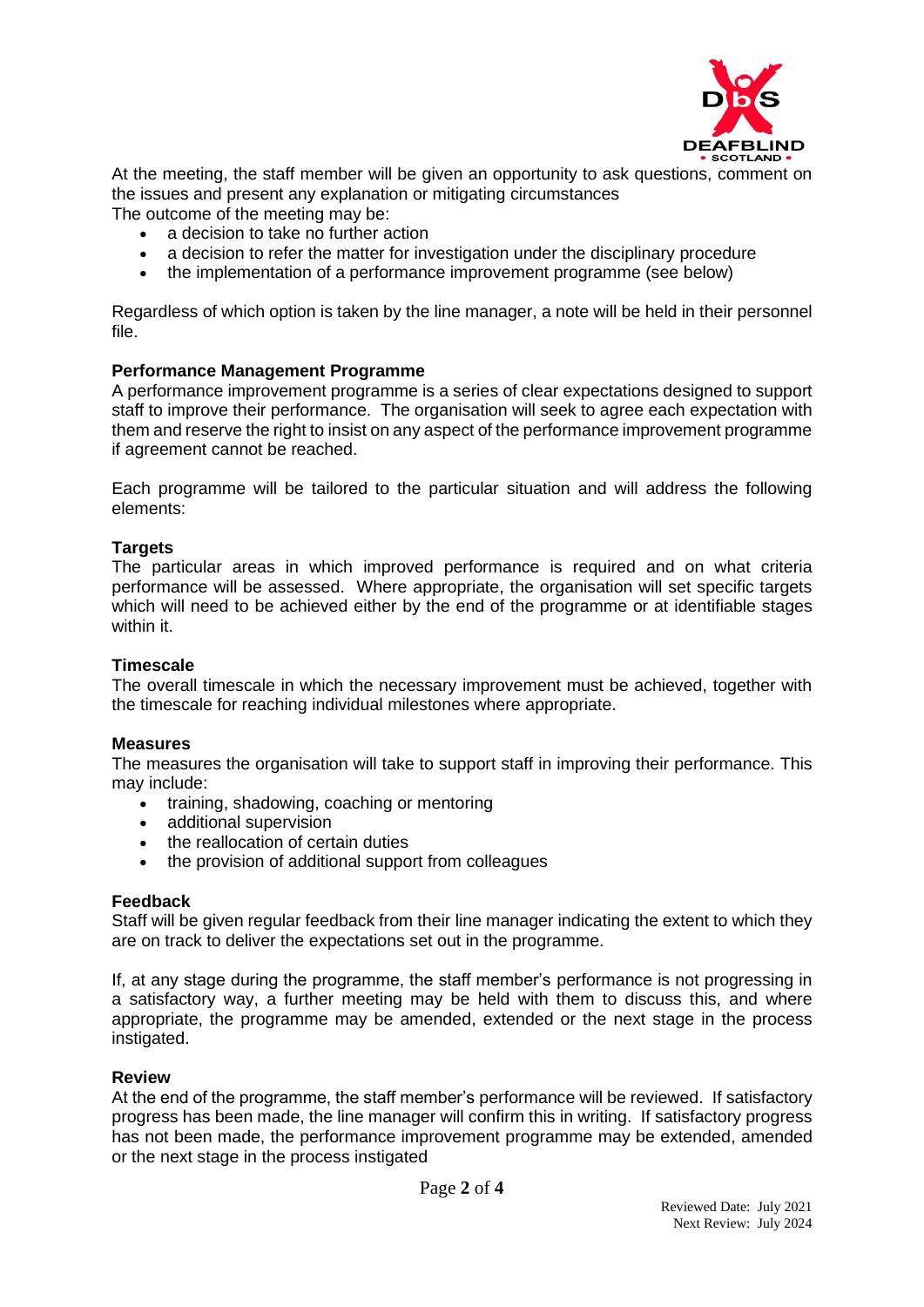

#### **Stage 3 – Formal Hearing**

Where Stage 2 does not lead to a satisfactory improvement in staff performance, the staff member will be invited to a formal performance management hearing.

Staff will be informed in writing of the grounds on which the hearing is being convened. The letter will set out sufficient information and examples of why the line manager believes performance still falls short of an acceptable standard.

At the hearing, the staff member will be given an opportunity to ask questions, comment on the issues and to put forward any explanation they may have for the matters identified by their line manager as amounting to poor performance.

The outcome of the meeting may be a decision to:

- take no further action:
- refer the matter for investigation under the disciplinary procedure;
- institute another performance improvement programme; or
- issue a formal warning.

A formal warning will be issued if it is concluded reasonable steps have been taken which should have allowed staff to perform to an acceptable standard, however, these measures have not worked. The warning will explain the nature of the improvement which is required in staff performance and state the timescale for making these improvements. It will also explain, if the necessary improvement does not take place, staff may be dismissed.

The warning will remain current for a period of 12 months; after which time it will be disregarded.

Where staff are issued with a formal warning in accordance with this procedure, they will have a right of appeal.

#### **Stage 4 – Dismissal Hearing**

If staff have been issued with a warning under Stage 3 which remains live and performance is still not acceptable, the matter may proceed to a performance dismissal hearing.

Staff will be informed in writing of the grounds on which the hearing is being convened. The invite to hearing letter will detail the information and examples of the performance continuing to fail to meet expectations.

The staff member will be entitled to be accompanied by a work colleague or trade union representative.

At the meeting, the member of staff will be given an opportunity to ask questions, comment on the issues and to explain any issues around performance or mitigating circumstances.

The outcome of the meeting may be:

- a decision to take no further action:
- the issuing of another performance management warning;
- an offer to redeploy the staff member to alternative work; or
- a decision to dismiss the staff member.